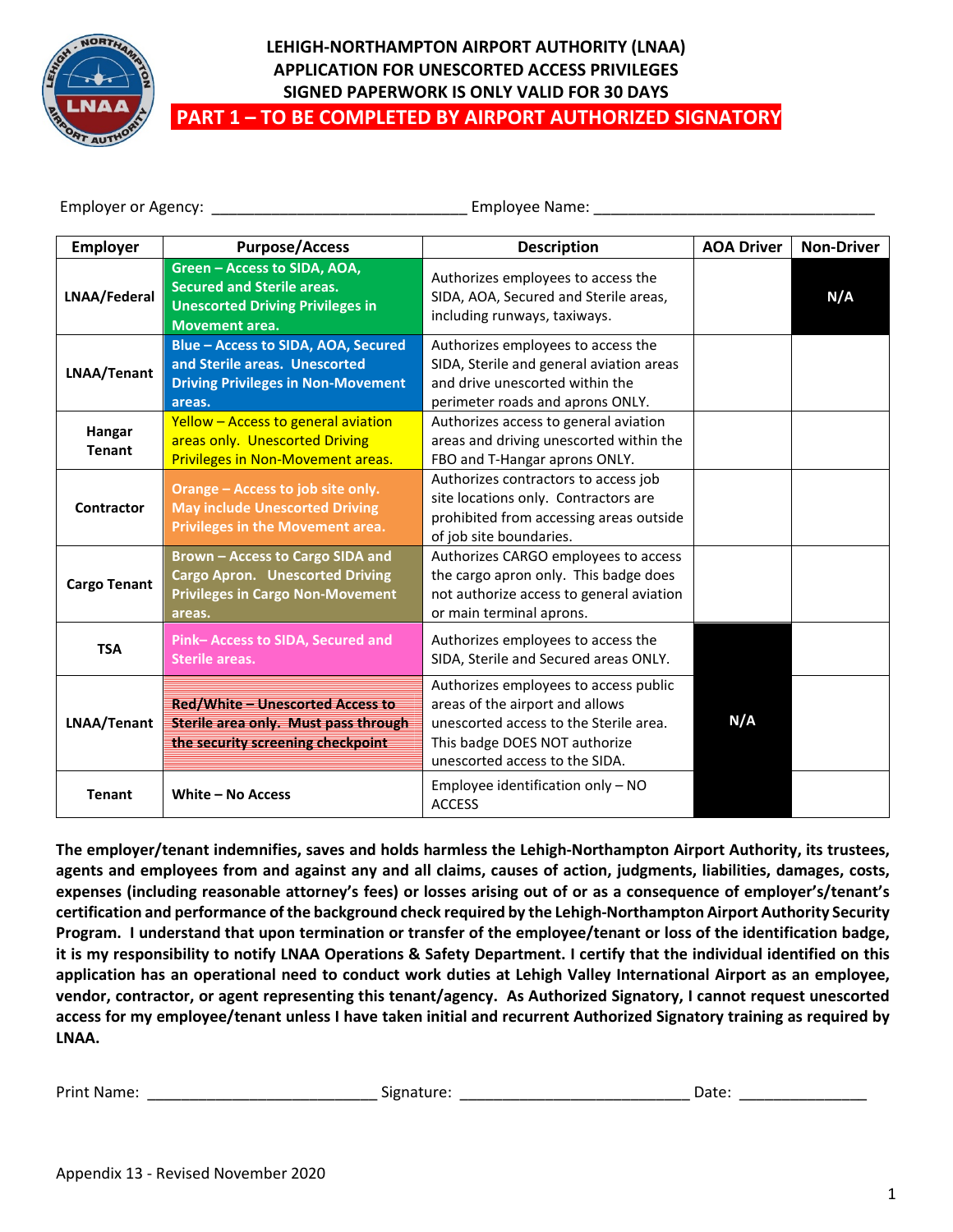| <b>PART 2 - APPLICANT INFORMATION</b>               |               |              |                              |              |                                |  |  |
|-----------------------------------------------------|---------------|--------------|------------------------------|--------------|--------------------------------|--|--|
| <b>First Name</b>                                   |               | Middle Name  |                              | Last Name    |                                |  |  |
|                                                     |               |              |                              |              |                                |  |  |
| <b>Social Security Number</b>                       |               |              | Date of Birth (MM/DD/YYYY)   |              | <b>State of Birth</b>          |  |  |
| Race/Ethnicity                                      |               |              |                              | Gender       |                                |  |  |
| White<br>$\Box$ Black                               | Hispanic      | $\Box$ Asian | Native American              | $\Box$ Other | $\Box$ Female<br>$\Box$ Male   |  |  |
| Height                                              | Weight        |              | Eye Color                    | Hair Color   |                                |  |  |
|                                                     |               |              |                              |              |                                |  |  |
|                                                     |               |              | <b>OTHER NAMES (ALIASES)</b> |              |                                |  |  |
| <b>First Name</b>                                   |               | Middle Name  |                              | Last Name    |                                |  |  |
| <b>First Name</b>                                   |               | Middle Name  |                              | Last Name    |                                |  |  |
|                                                     |               |              |                              |              |                                |  |  |
|                                                     |               |              | <b>CONTACT INFORMATION</b>   |              |                                |  |  |
| Home Address (Street)                               |               | City         |                              | State        | Zip                            |  |  |
| Cell Phone<br>Home Phone                            |               | Email        |                              |              | <b>Contact Preference</b>      |  |  |
|                                                     |               |              |                              |              | $\Box$ U.S. Mail $\Box$ E-mail |  |  |
| <b>CITIZENSHIP INFORMATION</b>                      |               |              |                              |              |                                |  |  |
| Are you a U.S. citizen? □ Yes □ No If "No", are you |               |              | Country of Birth             |              | Country of Citizenship         |  |  |
| lawfully present in the U.S. in accordance with the |               |              |                              |              |                                |  |  |
| Immigration and Nationality Act?                    | $\square$ Yes | $\Box$ No    |                              |              |                                |  |  |
| Passport Number/Country  <br>Alien Reg Number       |               |              | I-94 Number                  |              | Non-immigrant Visa Number      |  |  |

**I, the undersigned, certify that the statements made on this application are, true, complete, and correct to the best of my knowledge and belief and are provided in good faith. I understand that a knowing and willful false statement can be punished by fine or imprisonment or both (see Section 1001 of Title 18 of the United States Code. I further understand that 49 CFR 1540.103 and LNAA regulations prohibit through applicable criminal, civil or LNAA penalties any fraudulent or intentionally false statement in any application for any security program, access medium, or identification medium; any fraudulent or intentionally false entry in any record or report that is kept, made, or used to show compliance with federal, state or LNAA laws or regulations; or any reproduction or alteration, for fraudulent purpose, of any report, record, security program, access medium or identification medium issued by the LNAA.** 

| <b>Applicant Name:</b>        |                        | Signature:           |                    | Date: |
|-------------------------------|------------------------|----------------------|--------------------|-------|
|                               |                        | <b>LNAA USE ONLY</b> |                    |       |
| PRINTS & ENTRY DATE           |                        |                      | DATE REC'D. PRINTS |       |
| RAPBACK ID                    |                        | DATE APPROVED        |                    |       |
| APP ID: ABE00000000           | <b>PRINT ID: TSCFP</b> |                      |                    |       |
| Police Officer                | Name:                  |                      | Signature:         |       |
| <b>Trusted Agent</b><br>Name: |                        |                      | Signature:         |       |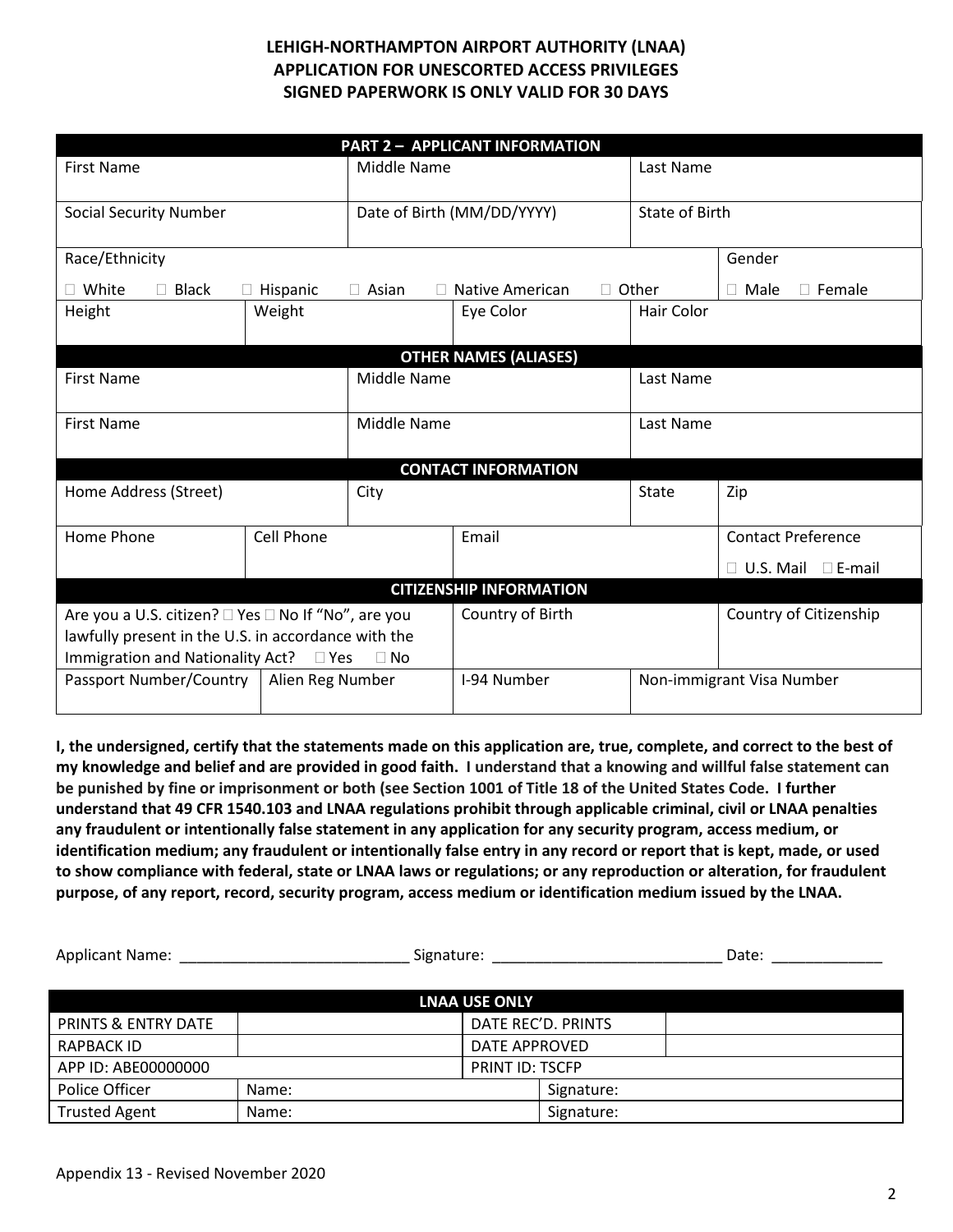#### **PART 3 – DISQUALIFYING OFFENSES**

Under Transportation Security Administration (TSA) requirements, a fingerprint-based Criminal History Records Check (CHRC) is required before an airport identification badge can be issued which allows an individual to have unescorted access to the Security Identification Display Area (SIDA), Sterile and Secure Areas.

**DISQUALIFYING CRIMINAL OFFENSES**: Have you been convicted, plead guilty or found not guilty by reason of insanity, of any of the disqualifying crimes listed below during the previous fifteen (15) years? You must circle an answer for each offence listed below. If you answer YES to any of the following, you may be ineligible to obtain an identification badge and will be required to provide additional information for further processing of your application.

|                                                                             |           | Forgery of certificates, false making of        | <b>YES</b> | <b>NO</b>      | Sedition;                                            |  |
|-----------------------------------------------------------------------------|-----------|-------------------------------------------------|------------|----------------|------------------------------------------------------|--|
| <b>YES</b>                                                                  | <b>NO</b> | aircraft, and other aircraft registration       |            | N <sub>O</sub> | Treason;                                             |  |
|                                                                             |           | violations (49 U.S.C. 46306);                   |            |                |                                                      |  |
|                                                                             |           | Interference with air navigation (49 U.S.C.     |            | NO             | Kidnapping or hostage taking;                        |  |
| <b>YES</b>                                                                  | <b>NO</b> | 46308);                                         |            | N <sub>O</sub> | Rape or aggravated sexual abuse;                     |  |
| <b>YES</b>                                                                  | <b>NO</b> | Improper transportation of a hazardous          | <b>YES</b> | <b>NO</b>      | Unlawful possession, use, sale, distribution, or     |  |
|                                                                             |           | material (49 U.S.C. 46312);                     |            |                | manufacture of an explosive or weapon;               |  |
| <b>YES</b>                                                                  | <b>NO</b> | Aircraft piracy (49 U.S.C. 46502);              | <b>YES</b> | NO             | Extortion;                                           |  |
| <b>YES</b>                                                                  | NO        | Interference with flight crew members or        | <b>YES</b> | <b>NO</b>      | Armed robbery or felony unarmed robbery;             |  |
|                                                                             |           | flight attendant (49 U.S.C. 46504);             |            |                | Distribution of, or intent to distribute, a          |  |
|                                                                             |           | Commission of certain crimes aboard             | <b>YES</b> | NO             | controlled substance;                                |  |
| <b>YES</b>                                                                  | <b>NO</b> | aircraft in flight (49 U.S.C. 46506);           | <b>YES</b> | NO             | Felony arson;                                        |  |
|                                                                             |           | Carrying a weapon or explosive aboard an        | <b>YES</b> | <b>NO</b>      | Felony involving a threat;                           |  |
| <b>YES</b>                                                                  | <b>NO</b> | aircraft (49 U.S.C. 46505);                     | <b>YES</b> | N <sub>O</sub> | Felony involving willful destruction of property;    |  |
| <b>YES</b>                                                                  | NO        | Conveying false information and threats         | <b>YES</b> | N <sub>O</sub> | Felony involving Importation or manufacture of a     |  |
|                                                                             |           | (49 U.S.C. 46507);                              |            |                | controlled substance;                                |  |
| <b>YES</b>                                                                  | <b>NO</b> | Aircraft piracy (49 U.S.C. 46502);              | <b>YES</b> | <b>NO</b>      | Felony involving Aggravated assault;                 |  |
| <b>YES</b>                                                                  | <b>NO</b> | Smuggling;                                      | <b>YES</b> | <b>NO</b>      | Felony involving Burglary;                           |  |
| <b>YES</b>                                                                  | <b>NO</b> | Federal crime of terrorism (18 USC 2332b(g)     | <b>YES</b> | <b>NO</b>      | Felony involving Theft;                              |  |
| YES                                                                         | <b>NO</b> | Lighting violations involving transporting      | <b>YES</b> | NO             | Felony involving dishonesty, fraud, or               |  |
|                                                                             |           | controlled substances (49 U.S.C. 46315);        |            |                | misrepresentation;                                   |  |
|                                                                             |           | Unlawful entry into an aircraft or airport      | <b>YES</b> | N <sub>O</sub> | Felony involving Possession or distribution of       |  |
| <b>YES</b>                                                                  | <b>NO</b> | area that serves air carriers or foreign air    |            |                | stolen property;                                     |  |
|                                                                             |           | carriers contrary to established security       |            |                | Felony involving Illegal possession of a controlled  |  |
|                                                                             |           | requirements (49 U.S.C. 46314);                 | <b>YES</b> | <b>NO</b>      | substance punishable by a maximum term of            |  |
| <b>YES</b>                                                                  | <b>NO</b> | Espionage;                                      |            |                | imprisonment of more than 1 year;                    |  |
| <b>YES</b>                                                                  | <b>NO</b> | Murder or Voluntary Manslaughter;               | <b>YES</b> | <b>NO</b>      | Felony involving Bribery;                            |  |
|                                                                             |           | Destruction of an aircraft or aircraft facility | <b>YES</b> | <b>NO</b>      | Violence at International airports; 18 U.S.C. 37; or |  |
| YES                                                                         | <b>NO</b> | (18 U.S.C. 32);                                 |            |                | Conspiracy or attempt to commit any of the           |  |
| <b>YES</b>                                                                  | <b>NO</b> | Assault with intent to murder;                  | YES        | NO             | criminal acts listed above.                          |  |
| Please provide the circumstances and date of any conviction(s) noted above. |           |                                                 |            |                |                                                      |  |
|                                                                             |           |                                                 |            |                |                                                      |  |
|                                                                             |           |                                                 |            |                |                                                      |  |

**I, the undersigned, understand that both Federal regulations under 49 CFR 1542.209 and LNAA regulations impose a continuing obligation to disclose to LNAA within 24 hours if I am convicted of any disqualifying criminal offense including any felony that occurs while I have unescorted access authority at Lehigh Valley International Airport.**

Applicant Name: \_\_\_\_\_\_\_\_\_\_\_\_\_\_\_\_\_\_\_\_\_\_\_\_\_\_ Signature: \_\_\_\_\_\_\_\_\_\_\_\_\_\_\_\_\_\_\_\_\_\_\_\_\_\_\_\_ Date: \_\_\_\_\_\_\_\_\_\_\_\_\_\_\_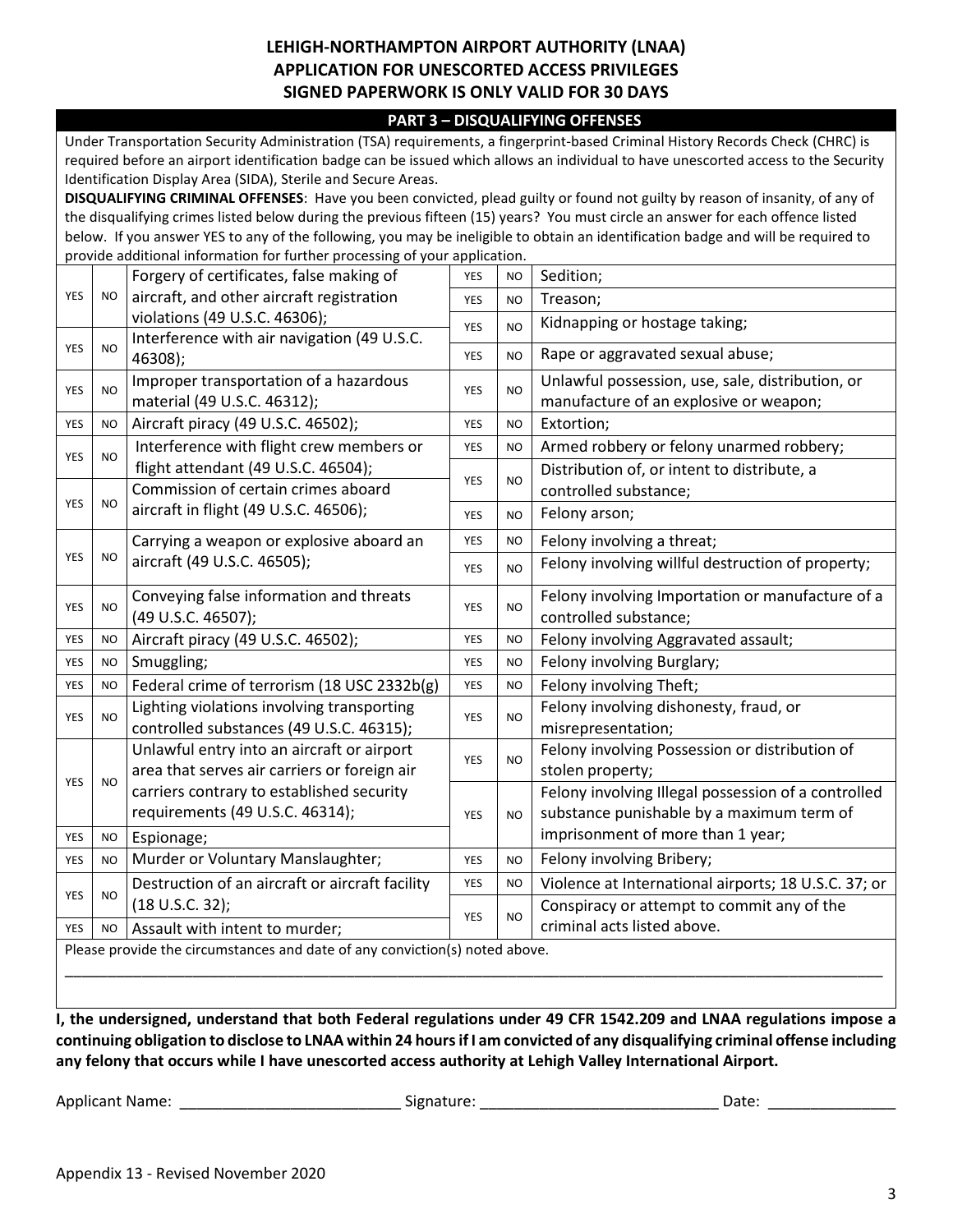| <b>PART 4 - IDENTIFICATION CERTIFICATION</b>                                                              |                                                                                                                                                                                                                                                                                                                                         |  |                                                                                                                                                                                                                                                                                                                                                                                                                                                                                      |  |                                                                                                                                                                                                                                                                                                                                                                                                                                   |  |  |
|-----------------------------------------------------------------------------------------------------------|-----------------------------------------------------------------------------------------------------------------------------------------------------------------------------------------------------------------------------------------------------------------------------------------------------------------------------------------|--|--------------------------------------------------------------------------------------------------------------------------------------------------------------------------------------------------------------------------------------------------------------------------------------------------------------------------------------------------------------------------------------------------------------------------------------------------------------------------------------|--|-----------------------------------------------------------------------------------------------------------------------------------------------------------------------------------------------------------------------------------------------------------------------------------------------------------------------------------------------------------------------------------------------------------------------------------|--|--|
| LISTS OF ACCEPTABLE DOCUMENTS: All documents must be UNEXPIRED. Applicants are required to have TWO forms |                                                                                                                                                                                                                                                                                                                                         |  |                                                                                                                                                                                                                                                                                                                                                                                                                                                                                      |  |                                                                                                                                                                                                                                                                                                                                                                                                                                   |  |  |
| of identification. One ID must bear your photograph. Your selections must be from two separate lists.     |                                                                                                                                                                                                                                                                                                                                         |  |                                                                                                                                                                                                                                                                                                                                                                                                                                                                                      |  |                                                                                                                                                                                                                                                                                                                                                                                                                                   |  |  |
|                                                                                                           | <b>COLUMN A</b><br>□ U.S. Passport or U.S. Passport Card<br>Permanent Resident Card or Alien                                                                                                                                                                                                                                            |  | <b>COLUMN B</b><br>Driver's license or ID card issued<br>П.<br>by a State or outlying possession                                                                                                                                                                                                                                                                                                                                                                                     |  | <b>COLUMN C</b><br>A Social Security Account Number<br>card, unless the card includes one                                                                                                                                                                                                                                                                                                                                         |  |  |
| 551)                                                                                                      | Registration Receipt Card (Form I-<br>$\Box$ Foreign passport that contains a<br>temporary I-551 stamp or                                                                                                                                                                                                                               |  | of the United States provided it<br>contains a photograph or<br>information such as name, date<br>of birth, gender, height, eye                                                                                                                                                                                                                                                                                                                                                      |  | of the following restrictions: (1)<br>NOT VALID FOR EMPLOYMENT (2)<br>VALID FOR WORK ONLY WITH INS<br>AUTHORIZATION (3) VALID FOR                                                                                                                                                                                                                                                                                                 |  |  |
| visa<br>□ Employment Authorization<br>photograph (Form I-766)                                             | temporary I-551 printed notation<br>on a machine readable immigrant<br>Document that contains a                                                                                                                                                                                                                                         |  | color, and address<br>$\Box$ ID card issued by federal, state or<br>local government agencies or<br>entities, provided it contains a<br>photograph or information such<br>as name, date of birth, gender,                                                                                                                                                                                                                                                                            |  | <b>WORK ONLY WITH DHS</b><br><b>AUTHORIZATION</b><br>$\Box$ Certification of report of birth<br>issued by the Department of State<br>(Forms DS-1350, FS-545, FS-240)<br>Original or certified copy of birth                                                                                                                                                                                                                       |  |  |
| $\Box$ For a nonimmigrant alien<br>status:<br>o Foreign passport; and<br>the following:<br>passport; and  | authorized to work for a specific<br>employer because of his or her<br>o Form I-94 or Form I-94A that has<br>■ The same name as the<br>An endorsement of the alien's<br>nonimmigrant status as long<br>as that period of endorsement<br>has not yet expired and the<br>proposed employment is not<br>in conflict with any               |  | height, eye color, and address<br>$\Box$ School ID card with a photograph<br>Voter's registration card<br>U.S. Military card or draft record<br>Military dependent's ID card<br>U.S. Coast Guard Merchant<br>П.<br><b>Mariner Card</b><br>Native American tribal document<br>П.<br>Driver's license issued by a<br>$\Box$<br>Canadian government authority<br>For persons under age 18 who are<br>unable to present a document<br>listed above:<br>School record or report card<br>u |  | certificate issued by a State,<br>county, municipal authority, or<br>territory of the United States<br>bearing an official seal<br>Native American tribal document<br>$\Box$<br>U.S. Citizen ID Card (Form I-197)<br>$\Box$<br>Identification Card for Use of<br>$\mathbb{R}^n$<br>Resident Citizen in the United<br>States (Form I-179)<br>Employment authorization<br>document issued by the<br>Department of Homeland Security |  |  |
| $\Box$                                                                                                    | restrictions or limitations<br>identified on the form.<br>Passport from the Federated<br>States of Micronesia (FSM) or the<br>Republic of the Marshall Islands<br>(RMI) with Form I-94 or Form I-<br>94A indicating nonimmigrant<br>admission under the Compact of<br>Free Association between the<br>United States and the FSM or RMI. |  | Clinic, doctor, or hospital record<br>Day-care or nursery school<br>record                                                                                                                                                                                                                                                                                                                                                                                                           |  |                                                                                                                                                                                                                                                                                                                                                                                                                                   |  |  |
| <b>LNAA USE ONLY</b>                                                                                      |                                                                                                                                                                                                                                                                                                                                         |  |                                                                                                                                                                                                                                                                                                                                                                                                                                                                                      |  |                                                                                                                                                                                                                                                                                                                                                                                                                                   |  |  |
| Column(s):                                                                                                |                                                                                                                                                                                                                                                                                                                                         |  | Type, ID number, Expiration Date:                                                                                                                                                                                                                                                                                                                                                                                                                                                    |  | Verified By:                                                                                                                                                                                                                                                                                                                                                                                                                      |  |  |
|                                                                                                           |                                                                                                                                                                                                                                                                                                                                         |  |                                                                                                                                                                                                                                                                                                                                                                                                                                                                                      |  |                                                                                                                                                                                                                                                                                                                                                                                                                                   |  |  |
|                                                                                                           |                                                                                                                                                                                                                                                                                                                                         |  |                                                                                                                                                                                                                                                                                                                                                                                                                                                                                      |  |                                                                                                                                                                                                                                                                                                                                                                                                                                   |  |  |
|                                                                                                           |                                                                                                                                                                                                                                                                                                                                         |  |                                                                                                                                                                                                                                                                                                                                                                                                                                                                                      |  |                                                                                                                                                                                                                                                                                                                                                                                                                                   |  |  |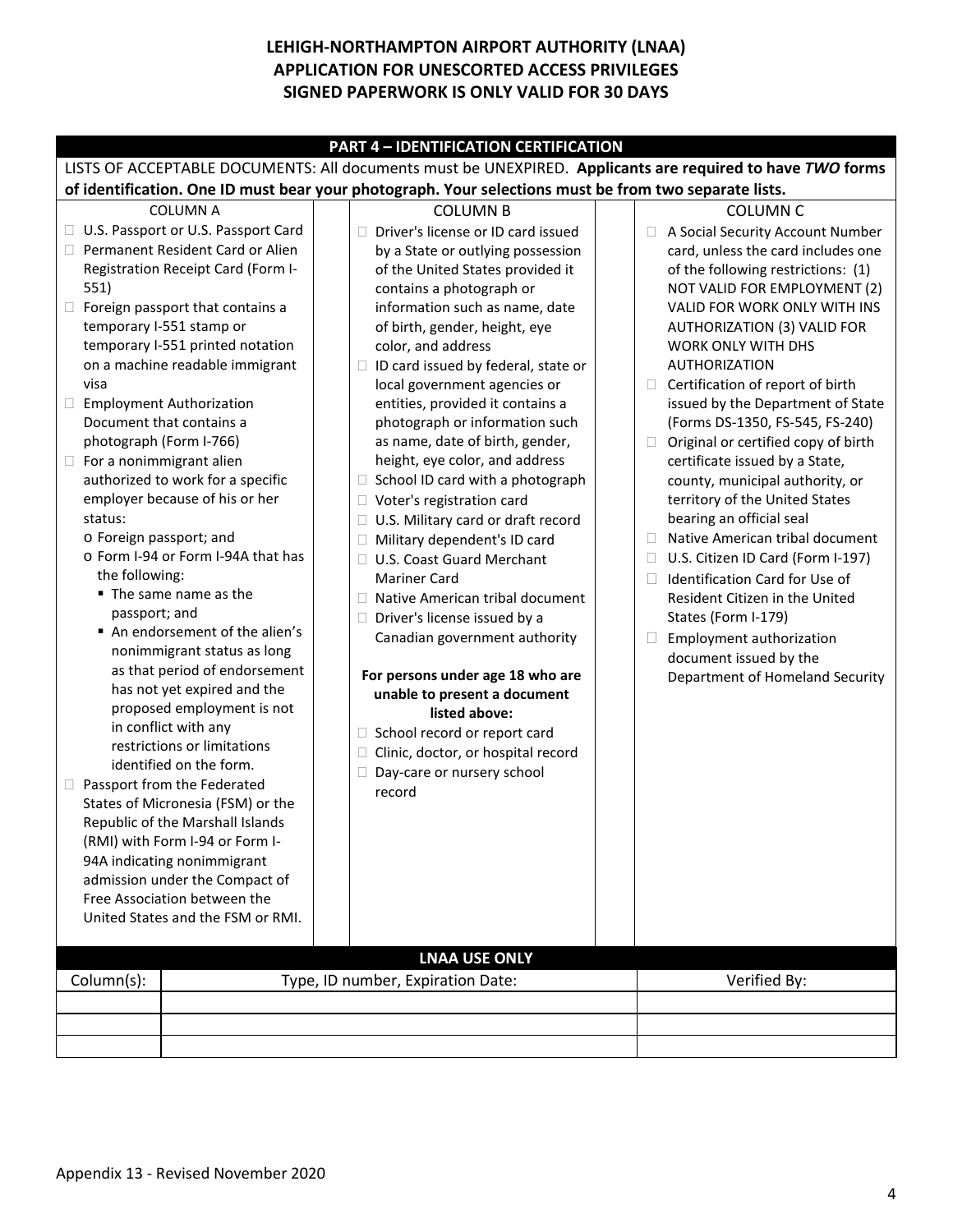**The Privacy Act of 1974 5 U.S.C. § 552a (e) (3) Privacy Act Notice**

Authority: 6 U.S.C. § 1140,46 U.S.C. § 70105; 49 U.S.C. §§ 106, **114,** 5103a, 40103(b)(3), 40113,44903,44935-44936, 44939, and 46105; the Implementing Recommendations of the 9/11 Commission Act of2007, § 1520 (121 Stat. 444, Public Law 110-53, August 3, 2007); FAA Reauthorization Act of 2018, § 1934( c) (132 Stat. 3186, Public Law 115-254, Oct 5, 20 18), and Executive Order 9397 **(November 22, 1943),** as amended.

Purpose: The Department of Homeland Security (DHS) will use the biographic information to conduct a security threat assessment. Your fingerprints and associated information will be provided to the Federal Bureau of Investigation (FBI) for the purpose of comparing your fingerprints to other fingerprints in the FBI's Next Generation Identification (NGI) system or its successor systems including civil, criminal, and latent fingerprint repositories. The FBI may retain your fingerprints and associated information in NGI after the completion of this application and, while retained, your fingerprints may continue to be compared against other fingerprints submitted to or retained by NGI. DHS will also transmit your fingerprints for enrollment into US-VISIT Automated Biometrics Identification System (IDENT). DHS may provide your name and SSN to the Social Security Administration (SSA) to compare that information against SSA records to ensure the validity of the information.

Routine Uses: In addition to those disclosures generally permitted under 5 U.S.C. § 522a(b) of the Privacy Act, all or a portion of the records or information contained in this system may be disclosed outside DHS as a routine use pursuant to 5 U.S.C. § 522a(b)(3) including with third parties during the course of a security threat assessment, employment investigation, or adjudication of a waiver or appeal request to the extent necessary to obtain information pertinent to the assessment, investigation, or adjudication of your application or in accordance with the routine uses identified in the TSA system of records notice (SORN) DHS/TSA 002, Transportation Security Threat Assessment System. For as long as your fingerprints and associated information are retained in NGI, your information may be disclosed pursuant to your consent or without your consent as permitted by the Privacy Act of 1974 and all applicable Routine Uses as may be published at any time in the Federal Register, including the Routine Uses for the NGI system and the FBI's Blanket Routine Uses.

Disclosure: Pursuant to § 1934(c) of the FAA Reauthorization Act of 2018, TSA is required to collect your SSN on applications for Secure Identification Display Area (SIDA) credentials. For SIDA applications, failure to provide this information may result in denial of a credential. For other aviation credentials, although furnishing your SSN is voluntary, if you do not provide the information requested, DHS may be unable to complete your security threat assessment.

Applicant Name: \_\_\_\_\_\_\_\_\_\_\_\_\_\_\_\_\_\_\_\_\_\_\_\_\_ Signature: \_\_\_\_\_\_\_\_\_\_\_\_\_\_\_\_\_\_\_\_\_\_\_\_\_\_\_\_ Date: \_\_\_\_\_\_\_\_\_\_\_\_\_\_\_\_